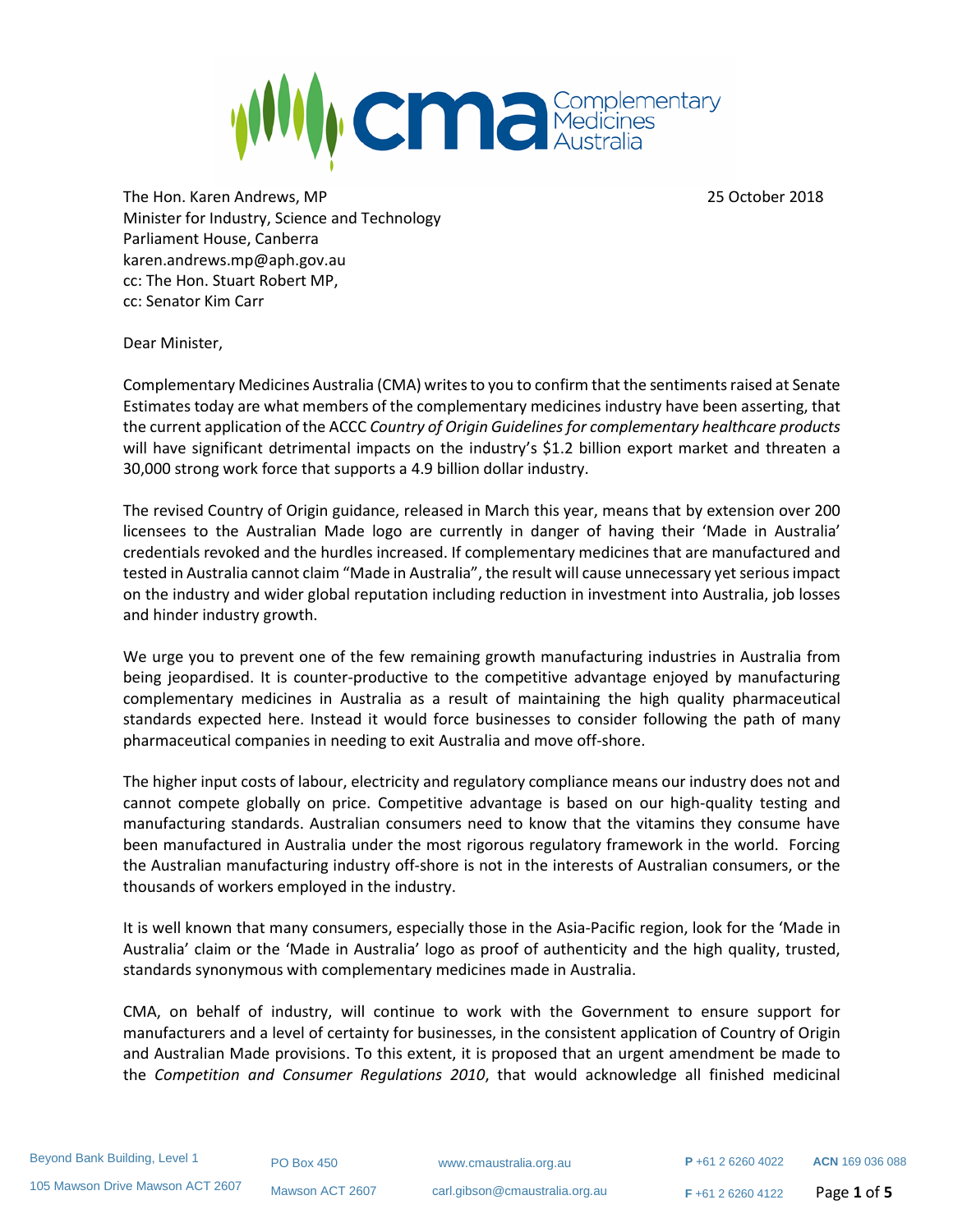

products manufactured in Australia, under Good Manufacturing Practice (GMP), as meeting the criteria for substantial transformation in this country.

Yours sincerely,

Mr Carl Gibson Chief Executive Officer Complementary Medicines Australia

Agreed to and co-signed by the Australian Complementary Medicines Industry

**LIPA** PHARMACEUTICALS



Russell Scott *CEO,* Ferngrove Pharmaceuticals Australia Pty Ltd



Dusko Pejnovic Stephen Walker, General Manager CEO, Lipa Pharmaceuticals **Sanofi Consumer Healthcare** Sanofi Consumer Healthcare



L Chani

Dr Aniss Chami, CEO Vitex Pharmaceuticals





Richard Henfrey, CEO, Blackmores

PO Box 450 www.cmaustralia.org.au

Mawson ACT 2607 carl.gibson@cmaustralia.org.au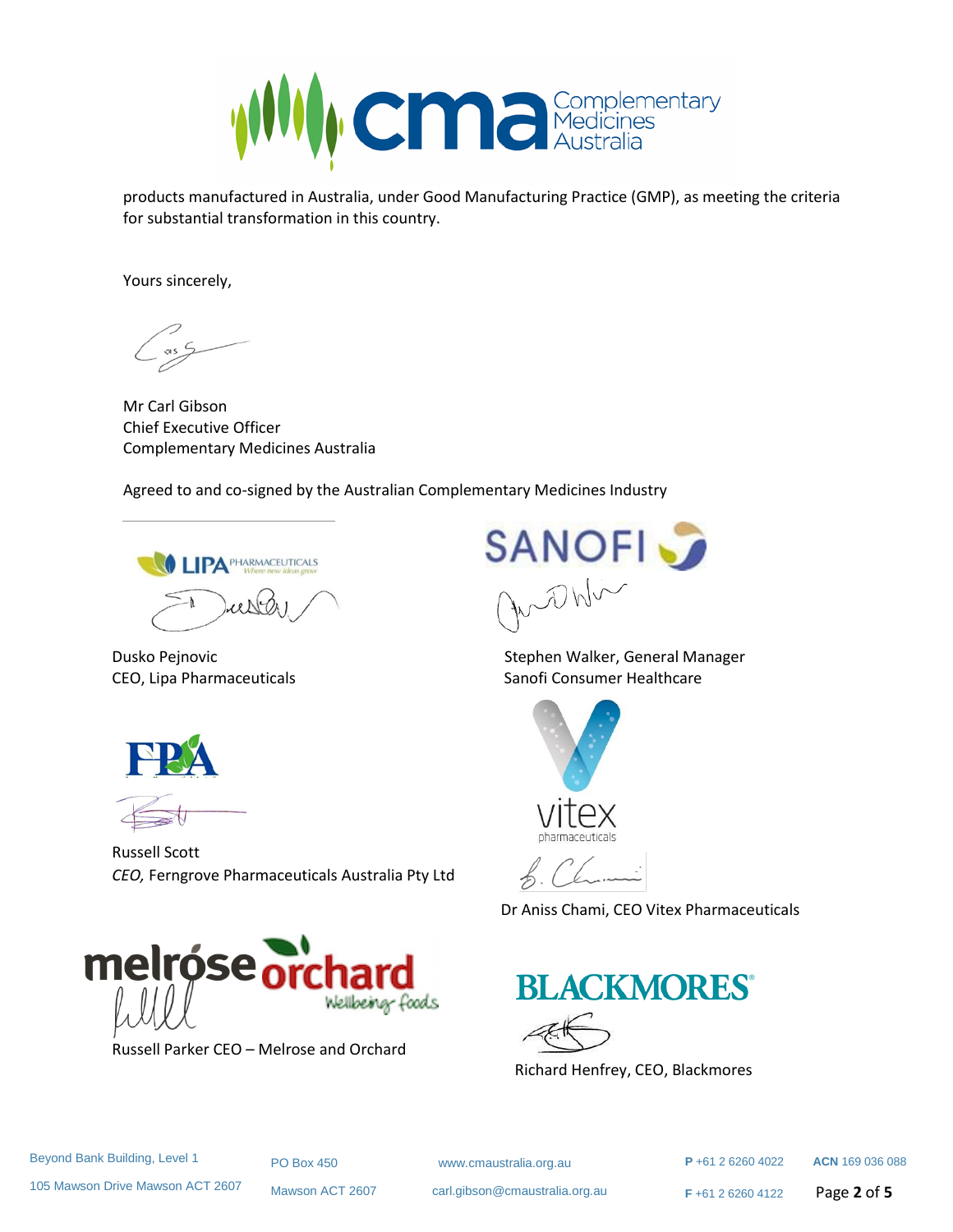



Executive Chairman & Founder Caruso's Natural Health



Justin Howden, Group Head **Evolution health** Global Government Affairs and Industry Development Swisse Wellness



Howard Biggs, General Manager Personalcare at PharmaCare Laboratories



 Jeffrey Yeh, Operations Director Homart Pharmaceuticals



Michelle Aitkin, Head Regulatory

 **P** +61 2 6260 4022 **ACN** 169 036 088

105 Mawson Drive Mawson ACT 2607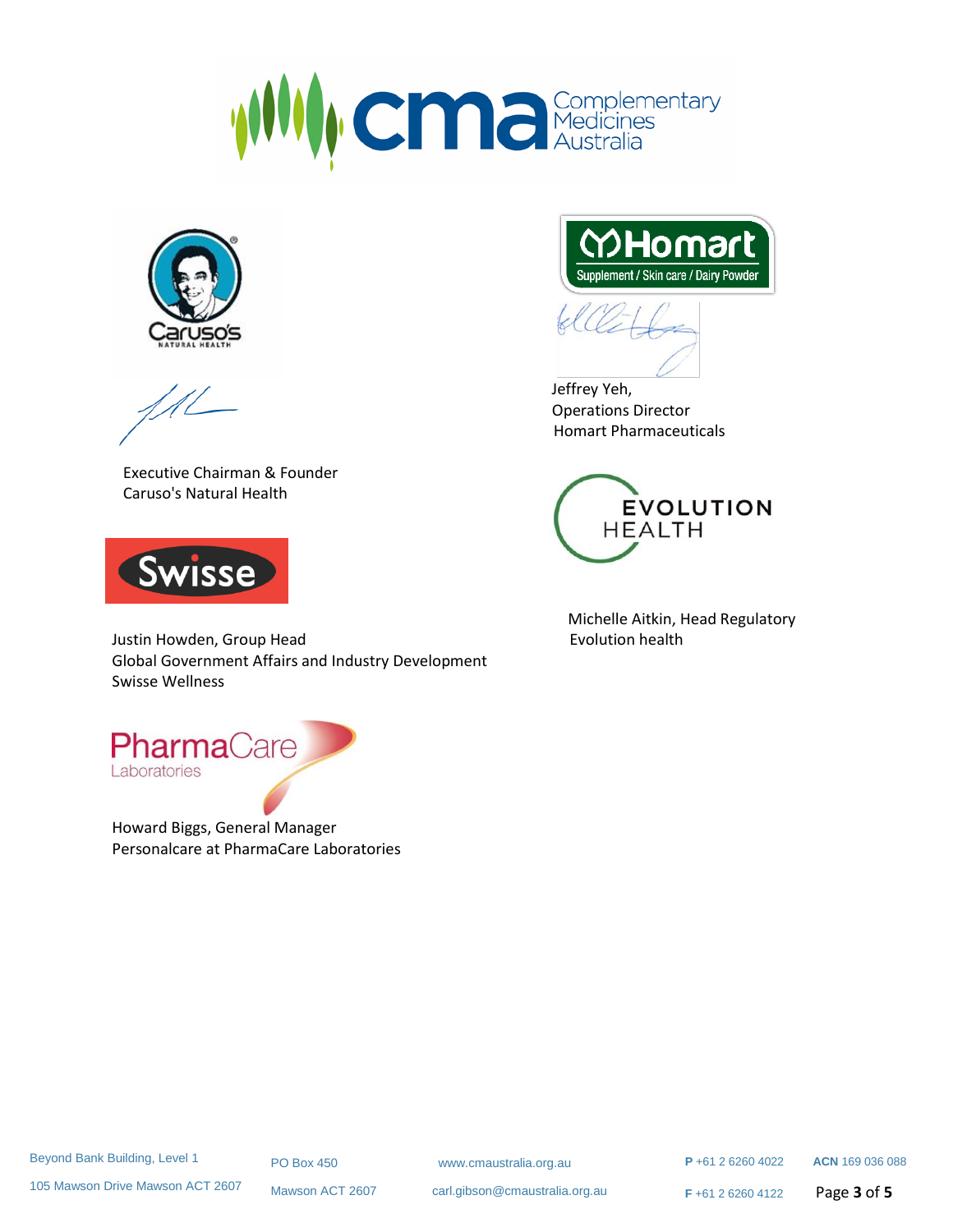

# **Rational for proposed change to the Competition and Consumer Regulations 2010**

The *Competition and Consumer Act* 2010 , subsection 255(3)(b), provides a mechanism for including in the Regulations examples of particular classes of goods that have undergone certain process that would otherwise have the same result as those described in subsection 2(b), the 'substantially transformed' definition.

Subsection 255(3)(b) of the Act provides that:

'Without limiting subsection (2), the [Competition and Consumer] regulations may include examples (in relation to particular classes of goods or otherwise) of processes or combinations of processes that, for the purposes of that subsection, have the result described in subsection (2)(b).'

Therefore, it is proposed that wording to the following effect be included in the Regulations for the purposes of 255(3)(b):

**"In relation to the class of goods that are finished medicinal products, the combination of processes specified for this part are the 'manufacture of dosage form' and 'packaging and labelling', when performed in accordance with prescribed Manufacturing Principles within the Therapeutic Goods Act."**

This mechanism would efficiently and succinctly address the unintended consequences that have arisen due to the amended Australian Consumer Law. That is; the production of medicines, which when manufactured under processes of Good Manufacturing Practice, substantially transforms them into goods that are fundamentally different in *identity*, *nature*, or *essential character* from the raw material components used in their production.

By doing so, the legislative application and reasonable consumer test remains as to whether "as a result of one or more processes undertaken in that country, the goods are fundamentally different in identity, nature or essential character from all of their ingredients or components that were imported into that country."

# **Explanatory note:**

- 1. Therapeutic goods, by Australian law, include goods that are represented in any way to be, or that are because of the way in which the goods are presented, likely to be taken for therapeutic use.
- 2. *Finished medicinal products* (also referred to 'finished products\*') are a class of therapeutic goods that are represented to be and presented in a way that they are likely to be taken for therapeutic use by consumers. They are fundamentally different in identity, nature, or essential character from all of their imported ingredients or components – none of which are goods that are represented to be, or are presented as goods that have the identity, nature, or essential character goods that are designed to be taken for therapeutic use.
- 3. Whilst the majority of ingredients (chemical or biological) cannot be consumed *at all* in their imported raw material form, even an ingredient that could be consumed, such as fish oil, could not meet the identity of